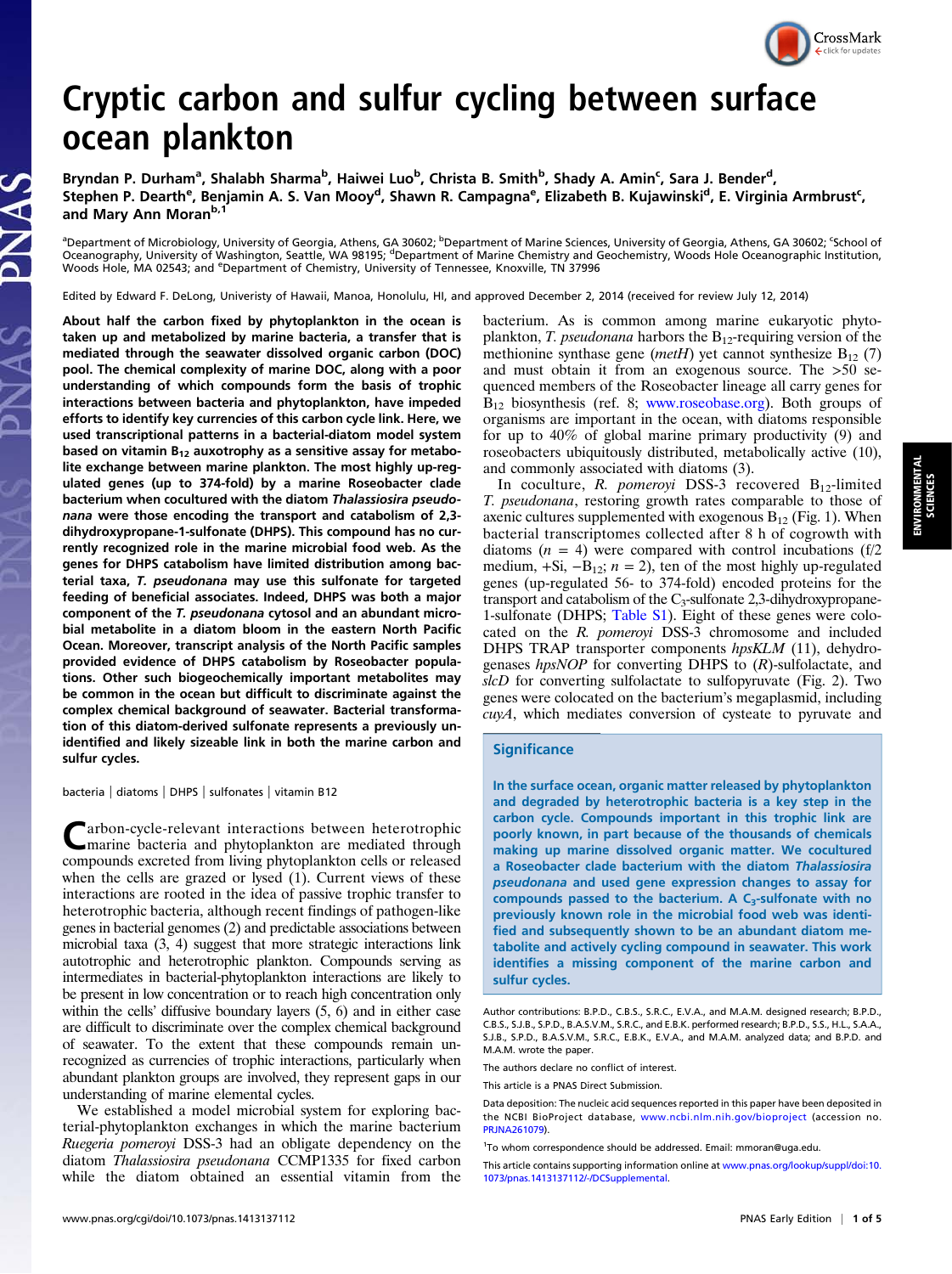

Fig. 1. Recovery of Thalassiosira pseudonana growth by addition of exogenous B12 (filled circles) or Ruegeria pomeroyi DSS-3 (open circles) compared with the  $B_{12}$ -limited control (filled triangles). The star indicates the growth stage at which diatom cells were collected for RNA and metabolite analyses. (Inset) Cell counts for T. pseudonana following addition of exogenous  $B_{12}$ (filled circles) or R. pomeroyi (open circles) and for cogrown (open squares) or control (filled squares) R. pomeroyi over the first 2 d of the experiment. Error bars represent the SD of duplicate cultures.

ammonium, and the bisulfite exporter cuyZ. Quantitative RT-PCR (RT-qPCR) of hpsN, the gene encoding dihydroxypropanesulfonate-3-dehydrogenase, confirmed that providing DHPS as a sole carbon source to R. pomeroyi DSS-3 resulted in the same pattern of gene regulation as growth with the diatom (Fig. 2). Although the transcriptional response was strongest to DHPS, six colocated genes involved in transport and catabolism of  $C_2$ -sulfonate N-acetyltaurine were also up-regulated by the bacterium. ([Fig. S1](http://www.pnas.org/lookup/suppl/doi:10.1073/pnas.1413137112/-/DCSupplemental/pnas.201413137SI.pdf?targetid=nameddest=SF1)). The enzymatic function of these bacterial genes was established previously (11, 12), but their ecological role had remained unknown. Identification of both sulfonates as currencies in this model system suggests a diatom-derived oxidized organic sulfur pool that may be important in fueling the marine microbial food web.

Coincident changes in cocultured T. pseudonana CCMP1335 were assessed with poly(A)-selected transcriptomes comparing cells cultured with R. pomeroyi  $(n = 2)$  to those that were axenic but B<sub>12</sub>-replete ( $n = 2$ ) during exponential growth ([Table S2\)](http://www.pnas.org/lookup/suppl/doi:10.1073/pnas.1413137112/-/DCSupplemental/pnas.1413137112.st02.docx). As anticipated, the gene encoding the  $B_{12}$ -binding cobalamin acquisition protein 1 (CBA1) (13) was one of the most highly upregulated diatom genes (11-fold) when bacteria served as the source of  $B_{12}$  compared with when the vitamin was added to the culture in excess. No other genes reported previously to be induced by  $B_{12}$  limitation (13) were differentially regulated in the coculture. However, several sulfur-related genes were downregulated in the diatom when cocultured with the bacterium, including sqdB, which mediates the first committed step in biosynthesis of the sulfolipid sulfoquinovosyl diacylglycercol (SQDG) (Tp269393; sixfold; [Fig. S2\)](http://www.pnas.org/lookup/suppl/doi:10.1073/pnas.1413137112/-/DCSupplemental/pnas.201413137SI.pdf?targetid=nameddest=SF2), two genes involved in the synthesis of diacylglycerol precursors for SQDG biosynthesis (Tp7093 and Tp263660; fourfold), and a gene annotated as a sulfate transporter (Tp261147; fourfold). These changes in gene expression suggest shifts in sulfur metabolism by the diatom in the presence of R. pomeroyi.



Fig. 2. DHPS transport and degradation genes in marine roseobacter R. pomeroyi DSS-3 (blue font) that were up-regulated (purple boxes, fold-change up-regulation indicated underneath) during cogrowth with T. pseudonana. Genes mediating metabolism of sulfopyruvate to cysteate (coa and gdh) were not differentially expressed, consistent with previous work (32). Two alternate routes of DHPS degradation present in members of the Roseobacter clade are shown in gray [\(Table S3](http://www.pnas.org/lookup/suppl/doi:10.1073/pnas.1413137112/-/DCSupplemental/pnas.1413137112.st03.docx)). Bold arrows indicate transporters. Inset: RT-qPCR quantification of hpsN transcripts in R. pomeroyi in coculture with T. pseudonana (Thps; see Fig. 1, open circles) and in sterile f/2 seawater medium (SW) after 8 h, and during exponential growth with acetate or DHPS as the sole carbon source. Error bars represent SD of three technical replicates from duplicate cultures.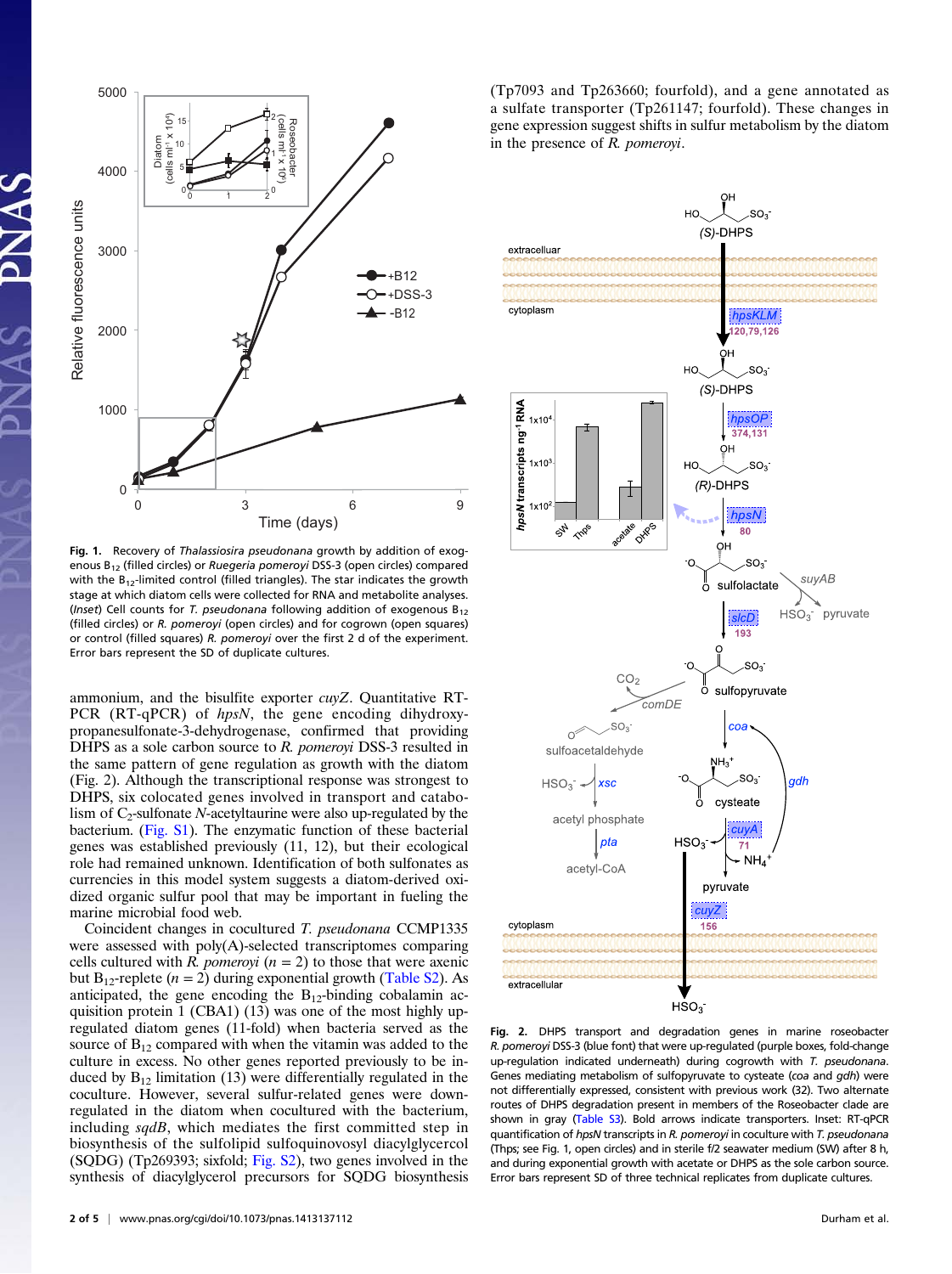Some bacteria are capable of producing DHPS by degrading sulfoquinovose, the headgroup of SQDG (14). In our model system, however, the up-regulation of a dedicated DHPS transporter by R. pomeroyi and the previous identification of this compound in the cytosol of a freshwater diatom (15) argues that direct release of DHPS by the diatom formed the basis of the interaction. Diatoms might produce DHPS by a reductive deamination of cysteinolic acid, a potential cytosolic reservoir of reduced sulfur (16). Despite significant changes in transcription patterns, indicators of the physiological state of T. pseudonana (i.e., growth rate, photosynthetic efficiency  $F_v/F_m$ ) showed no differences between the axenic and cocultured conditions.

The three known routes of bacterial DHPS degradation share an initial oxidation step mediated by HpsN, but carry out desulfonation via different enzymes (CuyA, SuyAB, or Xsc; Fig. 2 and [Table S3\)](http://www.pnas.org/lookup/suppl/doi:10.1073/pnas.1413137112/-/DCSupplemental/pnas.1413137112.st03.docx). Over half of R. pomeroyi's sequenced relatives in the Roseobacter clade (26 of 41 genomes) harbor at least one of the DHPS degradation pathways [\(Table S3](http://www.pnas.org/lookup/suppl/doi:10.1073/pnas.1413137112/-/DCSupplemental/pnas.1413137112.st03.docx)), as do some marine relatives in the Rhodobacterales (4 of 17 genomes) and Rhizobiales (4 of 15 genomes) (Fig. 3 and [Table S3\)](http://www.pnas.org/lookup/suppl/doi:10.1073/pnas.1413137112/-/DCSupplemental/pnas.1413137112.st03.docx). HpsN sequences from these alphaproteobacterial taxa form a clade that includes proteins of experimentally verified function (11). Other marine bacterial taxa that possibly harbor DHPS degradation pathways include alphaproteobacterial clade SAR116 and a limited number of marine Gammaproteobacteria (Fig. 3 and [Table S3\)](http://www.pnas.org/lookup/suppl/doi:10.1073/pnas.1413137112/-/DCSupplemental/pnas.1413137112.st03.docx). Members of the alphaproteobacterial SAR11 clade also have a possible HpsN protein, but the sequences have an unresolved evolutionary relationship with experimentally verified sequences even when accounting for the substantial compositional heterogeneity due to differences in G+C content of the corresponding genes (Fig. 3, [Fig. S3](http://www.pnas.org/lookup/suppl/doi:10.1073/pnas.1413137112/-/DCSupplemental/pnas.201413137SI.pdf?targetid=nameddest=SF3), and [Table S4](http://www.pnas.org/lookup/suppl/doi:10.1073/pnas.1413137112/-/DCSupplemental/pnas.1413137112.st04.docx)); further, the SAR11 genomes lack orthologs to metabolically upstream genes hpsO and hpsP ([Table](http://www.pnas.org/lookup/suppl/doi:10.1073/pnas.1413137112/-/DCSupplemental/pnas.1413137112.st03.docx) [S3](http://www.pnas.org/lookup/suppl/doi:10.1073/pnas.1413137112/-/DCSupplemental/pnas.1413137112.st03.docx)). All sequenced members of the Roseobacter clade and most of the marine Rhizobiales and the other marine Rhodobacterales that harbor a DHPS degradation pathway also have a  $B_{12}$  biosynthetic pathway  $(8, 17)$  [\(Table S3](http://www.pnas.org/lookup/suppl/doi:10.1073/pnas.1413137112/-/DCSupplemental/pnas.1413137112.st03.docx)), whereas  $B_{12}$  biosynthesis is not nearly as widespread in the candidate DHPS-degrading SAR116 and Gammaproteobacteria taxa  $\left( \langle 20\% \rangle \right)$  and is absent in the SAR11 clade. Several taxa of soil bacteria, including strains associated with root nodules in plants, have DHPS pathway orthologs [\(Table S3](http://www.pnas.org/lookup/suppl/doi:10.1073/pnas.1413137112/-/DCSupplemental/pnas.1413137112.st03.docx)), suggestive of similar sulfonate-based interactions between heterotrophic bacteria and terrestrial primary producers.

Whether the release of unique organic metabolites by T. pseudonana and other phytoplankton is used to enable mutualisms with vitamin-supplying or otherwise beneficial bacteria, or is simply excretion of excess materials that are subsequently scavenged, is a matter of debate (18, 19). In the case of DHPS, we asked whether the diatom might use a chemical signal based on the presence of a beneficial bacterium as a cue to initiate a mutualism (20). The concentration of DHPS in the T. pseudonana cytosol was high (3.3 mM) and similar to concentrations of compounds known to be abundant in microbial cells (21, 22), including the nitrogen homeostasis metabolite glutamate and compatible solute proline (Fig. 4). Importantly, DHPS was present in similar concentrations in the axenic and cocultured diatom cells, and present but slightly lower in  $B_{12}$ -limited diatom cells (Fig. 4). By comparison, concentrations of another ecologically important organic sulfur compound, osmolyte dimethylsulfoniopropionate (DMSP), ranged from 5 to 12 mM in cells of T. *pseudonana*, and also did not differ in the presence of bacteria. As for the bacterial side of the association, there was also no evidence of differential regulation of  $B_{12}$ pathway genes in R. pomeroyi DSS-3 during growth with the diatom. These findings suggest that neither of the cocultured organisms regulates biosynthesis of the currencies exchanged based on a cue linked to the physical presence of the other. They do not rule out, however, the possibility of species-specific recognition systems in naturally occurring roseobacter-diatom



Fig. 3. A Bayesian phylogenetic tree derived from reference HpsN sequences including experimentally verified sequences (bold) and orthologs in marine genomes available through the Integrated Microbial Genomes database (<img.jgi.doe.gov>; see [Table S3](http://www.pnas.org/lookup/suppl/doi:10.1073/pnas.1413137112/-/DCSupplemental/pnas.1413137112.st03.docx) for additional information). The tree was constructed using the P4 software following a  $\chi^2$  test on posterior distributed samples showing that a Bayesian composition-homogeneous model was adequate. Outgroups included a variety of histidinol dehydrogenase sequences. The value near each internal branch is the posterior probability, and the scale bar indicates the number of substitutions per site. Alphaproteobacterial HpsN clade sequences (and one gammaproteobacterial sequence from strain HIMB30) are marked with a bar, the clade containing Roseobacter sequences is highlighted by the purple box, and the R. pomeroyi DSS-3 sequence is marked by a star. HpsN paralogs in Roseobacter genomes for which function has not been determined are marked with a dashed bar. The remaining sequences are candidate HpsN proteins with varying levels of bioinformatic support. Locus tags are given in parentheses. Tree topologies based on alternate tree-building algorithms are given in [Fig. S3](http://www.pnas.org/lookup/suppl/doi:10.1073/pnas.1413137112/-/DCSupplemental/pnas.201413137SI.pdf?targetid=nameddest=SF3).

associations. Alternatively, it is conceivable that these compounds do not serve as the basis of an explicit, taxonomically narrow symbiosis (23), but rather represent general metabolic linkages between broad taxonomic groups. The ubiquity of bacteria associated with the diatom phycosphere (the region surrounding the cell that is enriched in extracellular products; ref. 24) under natural conditions assures that roseobacters or other DHPS-utilizing, B<sub>12</sub>-releasing bacteria will be in close proximity in the ocean.

To determine whether DHPS metabolism occurs in marine surface waters, metatranscriptomic and metabolomic data were collected from four stations along a coastal-to-open-ocean transect in the eastern North Pacific during an active diatom bloom. Counts of bacterial hpsN transcripts (those mapping to the Roseobacter clade with experimentally verified function; Fig. 3) reached 2.5 ×  $10^7$  L<sup>-1</sup> in coastal regions of the transect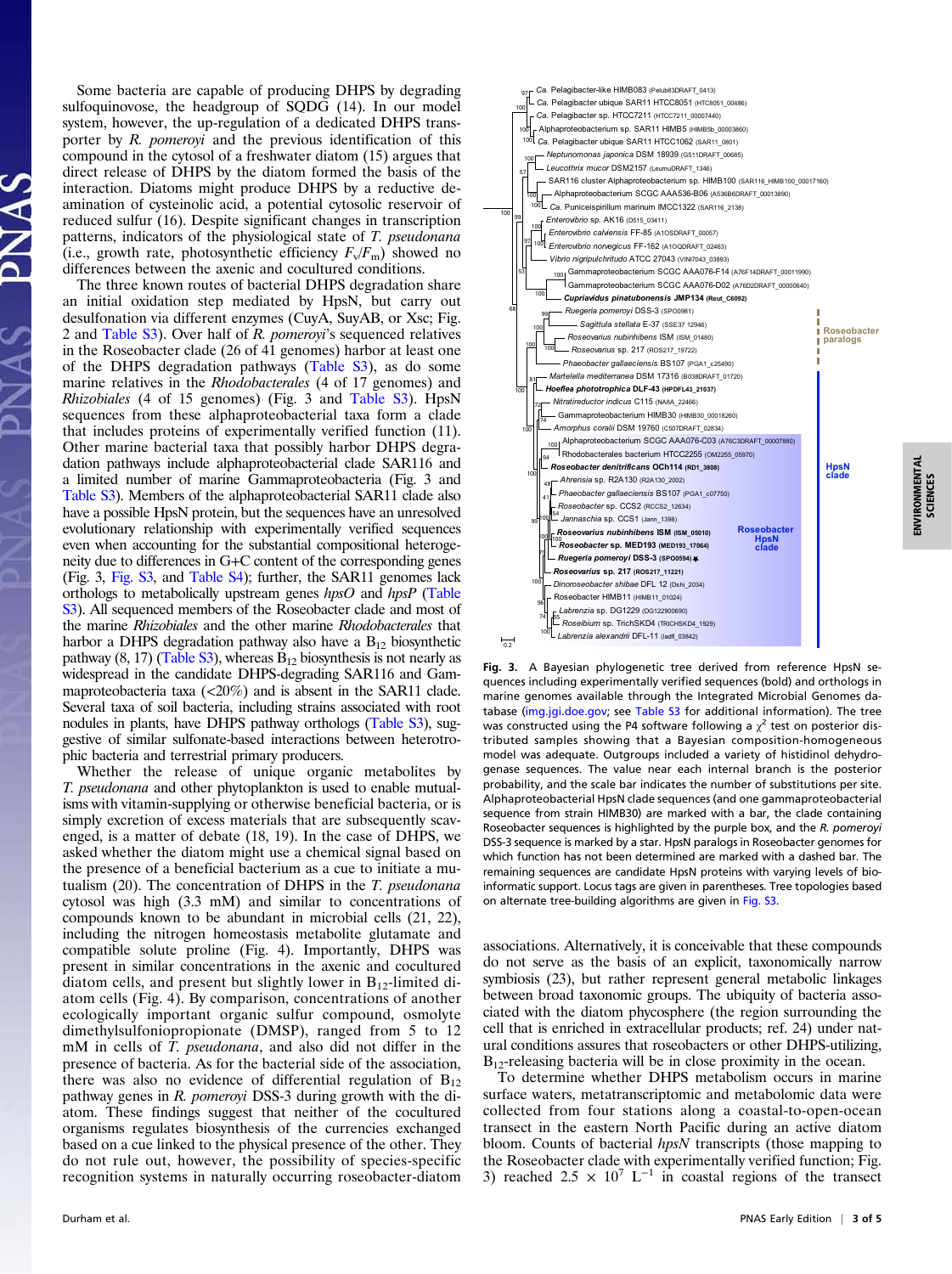

Fig. 4. Concentrations of selected metabolites in the T. pseudonana cytosol during exponential growth in  $B_{12}$ -replete medium (+ $B_{12}$ ), in coculture with R. pomeroyi DSS-3 (+DSS-3), and in B<sub>12</sub>-limited medium (-B<sub>12</sub>), as analyzed by ultra-performance liquid chromatography mass spectrometry. Error bars represent SD of duplicate cultures.

(Station P1), decreasing 25-fold to  $1.0 \times 10^6$  L<sup>-1</sup> in the open ocean (Station P8; Fig. 5A) and tracking well with diatom cell counts. DHPS was identified in the metabolome of the eukaryotic plankton size fraction (cells  $>1.6 \mu$ m), where it accounted for up to 27% of a suite of major metabolites (Fig. 5B). Maximum concentrations of DHPS were similar to those of DMSP (Fig. 5C), currently considered the central metabolite of the surface ocean sulfur cycle (25) and produced primarily by dinoflagellates and haptophytes. DHPS concentration in the seawater dissolved organic matter pool was estimated to be  $0.7 \pm$ 0.5 nM  $(n = 4)$ , consistent with efficient bacterial consumption. Given the importance of diatoms to carbon fixation in the global ocean, DHPS likely plays a major role in the flux of sulfur and carbon through marine food webs.

Biogeochemically important microbial metabolites may be cryptic because they have not yet been identified in the complex chemical milieu of seawater, or they are not readily targeted with existing analytical methods, or their concentrations are vanishingly low outside the phycosphere of phytoplankton. In waters of the eastern North Pacific, for example, chemical analysis of the organic carbon pools resolved >7,000 unique compounds. Unrecognized currencies in plankton interactions are highly likely to be represented among them. In this study, transcriptional responses in a two-member model organism system offered a sensitive methodology for identifying candidate metabolites of biogeochemical relevance. For DHPS, detection of this previously unrecognized diatom metabolite suggests significant new links in both the carbon and sulfur cycles that are mediated by the specific bacterial lineages capable of sulfonate catabolism.

## Methods

T. pseudonana CCMP1335 was cultured in f/2 (+Si) medium at 18 °C on a 16:8 h light:dark cycle at ~160 μmol photons m<sup>−2</sup> s<sup>−1</sup>. *R. pomeroyi* DSS-3 cells were harvested from 1/2 YTSS medium in exponential phase and washed in f/2 medium. Four treatments were established ( $n = 2$  or 4) in f/2 (+Si) medium: T. pseudonana +B<sub>12</sub> (369 pM), T. pseudonana -B<sub>12</sub>, T. pseudonana + R. pomeroyi, and R. pomeroyi alone. For RT-qPCR, R. pomeroyi DSS-3 was also grown in f/2 (+Si,  $-B_{12}$ ) with either acetate or DHPS. Diatom and bacterial growth was tracked by chlorophyll fluorescence and/or flow cytometry.

Cells were collected after 8 h (bacterial transcriptomics) or during exponential phase (bacterial RT-qPCR, diatom transcriptomics/metabolomics) and flash frozen in liquid  $N_2$ . RNA was extracted and processed as described (26), with slight modifications, and sequenced on either Illumina MiSeq (Illumina) or SOLiD version 4 (Life Technologies) platforms. Reads mapped using BWA (v.0.5.9) (27) were analyzed for differential expression using the baySeq package in R, with 0.2–4.4  $\times$  10<sup>6</sup> mapped reads per sample for R. pomeroyi and ~8 × 10<sup>6</sup> mapped reads per sample for *T. pseudonana*. RT-qPCR analysis of hpsN transcripts was performed as described (28). T. pseudonana metabolites were measured using ultra-performance liquid chromatography-high resolution mass spectrometry (UPLC-HRMS) on an Exactive Plus Orbitrap (29) using external calibration curves generated with pure metabolite standards. These data were converted to cytosolic concentrations based on an experimentally determined fluorescence:cell number relationship and assuming a cytosolic cell volume of 30  $\mu$ m<sup>3</sup>.

Experimentally verified HpsN sequences (11, 12) were used as queries in BLASTP analysis to identify orthologs in marine bacterial genomes. Protein sequences were aligned and trimmed, and phylogenetic trees were created assuming three different evolutionary models using the P4 and PhyloBayes software packages (30).

Marine plankton consisting primarily of eukaryotic cells (retained on a 1.6 μm or 2.0 μm pore-size filter) and seawater dissolved organic matter concentrated on solid phase extraction columns were collected in May 2012 along the North Pacific Line P transect. Analysis of cellular metabolites was carried out by liquid chromatography triple-stage quadrupole mass spectrometry (LC/TSQMS). Metatranscriptomic datasets were obtained as above, with some modifications, including addition of an internal standard to all samples immediately before cell lysis (26, 31). Reads representing hpsN transcripts were identified using a BLASTX search (bit score cutoff ≥40), and hits were confirmed by analysis of the positive reads against the RefSeq protein database. Further details of all methods are given in [SI Methods](http://www.pnas.org/lookup/suppl/doi:10.1073/pnas.1413137112/-/DCSupplemental/pnas.201413137SI.pdf?targetid=nameddest=STXT).



Fig. 5. DHPS cycling in the eastern North Pacific Ocean. (A) Chlorophyll a concentrations, diatom counts, and Roseobacter-clade hpsN transcript abundance at four stations along the Line P transect. (B) Total ion current chromatogram for the Station P4 sample collected by triple-stage quadrupole mass spectrometry, with insets showing DHPS and DMSP peak details.  $R^2$  values of standard curves with authentic standards were 0.98 for both compounds. Other identified compounds include glycine betaine (1.66 min; coeluting with additional small organic acids), phenylalanine (3.63 min), a mixture of thymidine and 5 methylthioadenosine (6.49 min), and the deuterated biotin injection standard (9.36 min; coeluting with lesser amounts of riboflavin and biotin). (C) DHPS and DMSP concentrations as a percent (by mass) of 30 measured metabolites in the eukaryotic plankton size fraction  $(>1.6 \mu m)$  diameter) at four Line P stations.